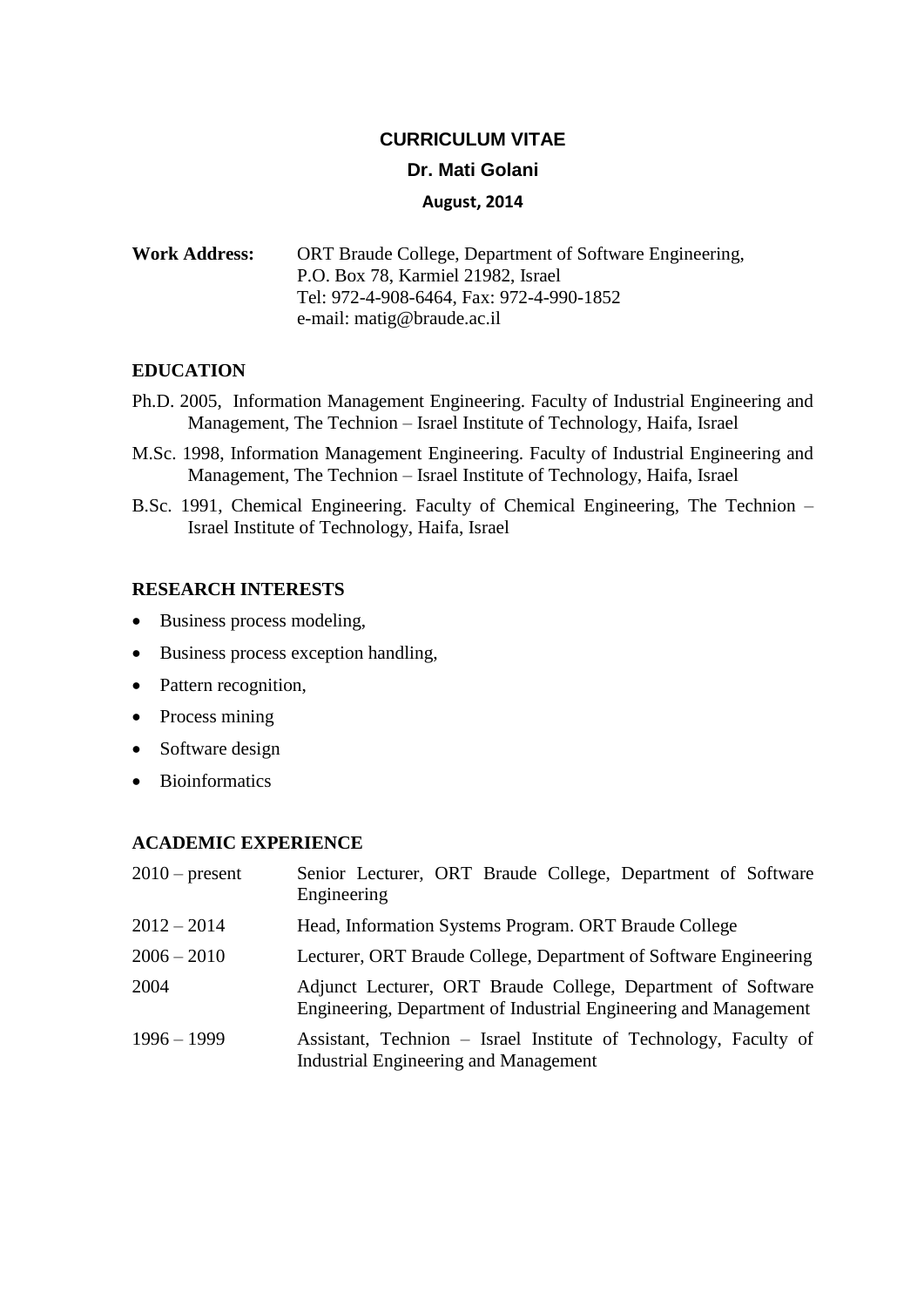### **PROFESSIONAL EXPERIENCE**

| $1998 - current$ | Owner - Shani – System Analysis, Consulting and Development,<br>Israel |
|------------------|------------------------------------------------------------------------|
| $2000 - 2004$    | Research staff member - IBM - Haifa Research Laboratories, Israel      |
| $1993 - 1996$    | Process Engineer – Dor Chemical LTD, Haifa, Israel                     |
| 1992 - 1993      | Production and IT Manager – Kenitex, Israel                            |

#### **TEACHING EXPERIENCE**

#### **ORT Braude College of Engineering:**

### **Graduate Courses:**

#### **Software Engineering:**

Advanced topics in Database Engineering Supervision in Final Project

#### **Undergraduate Courses:**

Object Oriented Programming (A development of a new course) Database Management Systems (A development of a new course) Laboratory in Software Engineering (A development of a new course) Distributed Databases (A development of a new course) Final Project in Information Systems

## **The Technion**–**Israel Institute of Technology**

#### **Undergraduate Courses:**

Specification and Analysis of Information Systems Design and Implementation of Information Systems Supervision of Final Project in Information Systems

#### **Graduate Courses:**

Database Engineering Distributed Databases

## **ACADEMIC AND PROFESSIONAL AWARDS AND GRANTS**

- 2012 Outstanding Excellence Staff member award Braude College
- 2010 Outstanding Excellence Staff member award Braude College
- 2009 Outstanding Excellence Staff member award Braude College
- 2003. First patent invention achievement award IBM research

## **PROFESSIONAL ACTIVITIES**

**ORT Braude College:**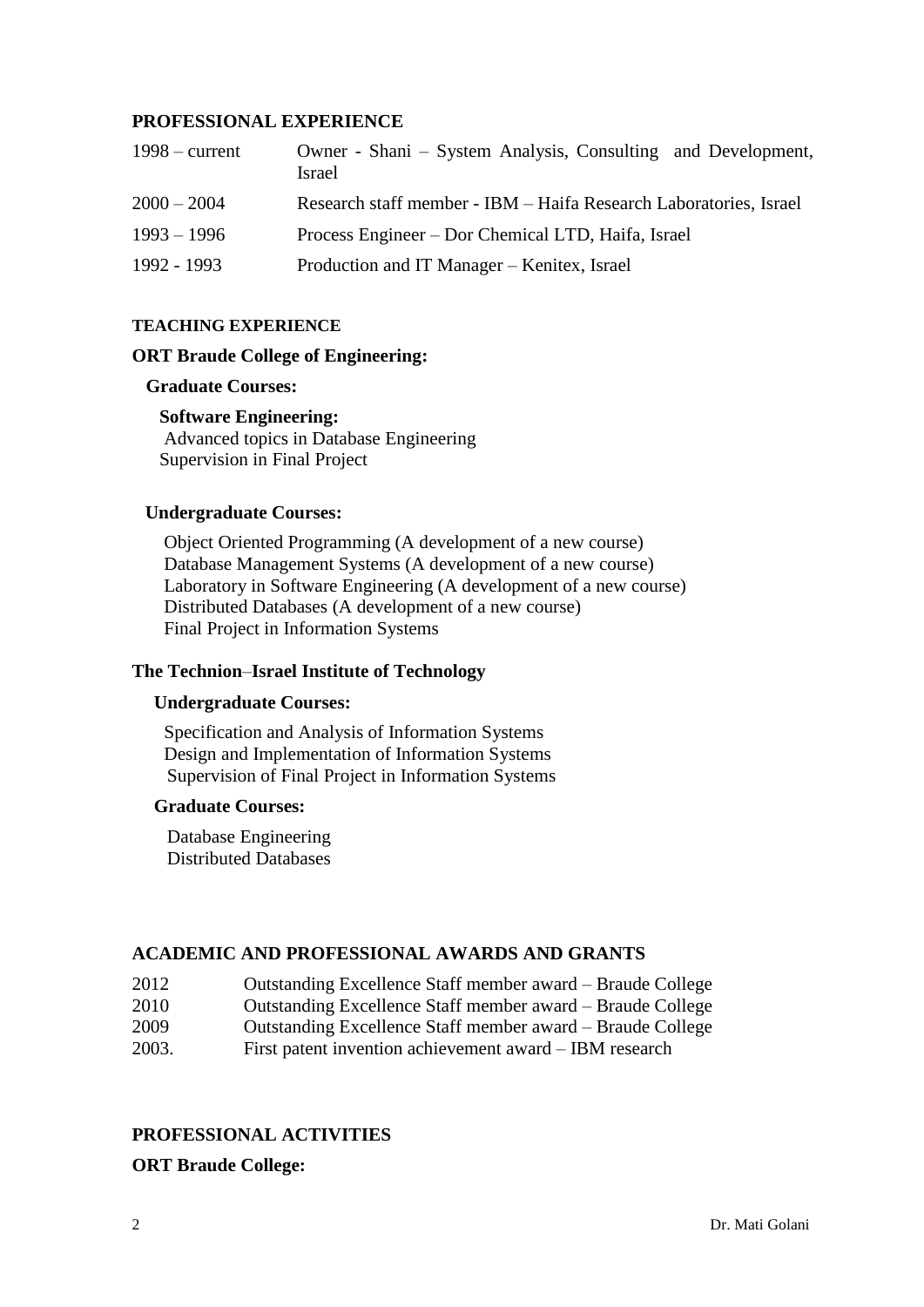| Member, Software Engineering M.Sc. program teaching committee  |
|----------------------------------------------------------------|
| Member, Information Systems Engineering B.Sc. program teaching |
| committee                                                      |
| Member, Software Engineering B.Sc. program teaching committee  |
| Member, Committee of Academic affairs                          |
|                                                                |

#### **Conferences and workshops:**

- $\bullet$  Head of the organizing and program committee: the  $6<sup>th</sup>$  Interdisciplinary Research Conference, ORT Braude College, October 2010.
- Program Committee Member Next Generation Information Technology and Systems (NGITS) 2009
- Program Committee Member IEEE Workshop Agile Cooperative Process-aware Information Systems (ProGility) 2009
- Program Committee Member IEEE Workshop Agile Cooperative Process-aware Information Systems (ProGility) 2008
- Program Committee Member IEEE Workshop Agile Cooperative Process-aware Information Systems (ProGility) 2007
- Program Committee Member Business process management intelligence (BPMI) 2007 workshop
- Program Committee Member Business process management intelligence (BPMI) 2006 workshop
- Program Committee Member Business process management intelligence (BPMI) 2005 workshop
- Session Chair Cooperative Information Systems (CoopIS) 2004

## **LIST OF PUBLICATIONS**

#### **Refereed Papers**

- 1. R. Avros, M. Golani, and Z. Volkovich. A comperative approach to cluster validation. Journal of Pattern Recognition Research, Vol 6, No 2 (2011) pages 230- 243, 2011.
- 2. Z. Volkovich, R. Avros, and M. Golani, On Initialization of the Expectation Maximization Clustering Algorithm. Global Journal of Technology Optimization. Volume 2, No.2, pages 117-120, June 2011
- 3. P. Soreanu, Z.Volkovitch, Z. Barzily, and M.Golani Migitating Jamming Attacks in Wireless Sensor Networks: an Energy-Efficient Method in a Mobile Jammer Environment. International Journal of Pure and Applied Mathematics (IJPAM) ): Volume 56, No. 4 (2009).
- 4. Z. Barzily, M. Golani and Z. Volkovich. On a Simulation Approach to Cluster Stability Validation. Systems and Means of Informatics, special issue on mathematical and computer modeling in applied problems, pages 6-15, 2008.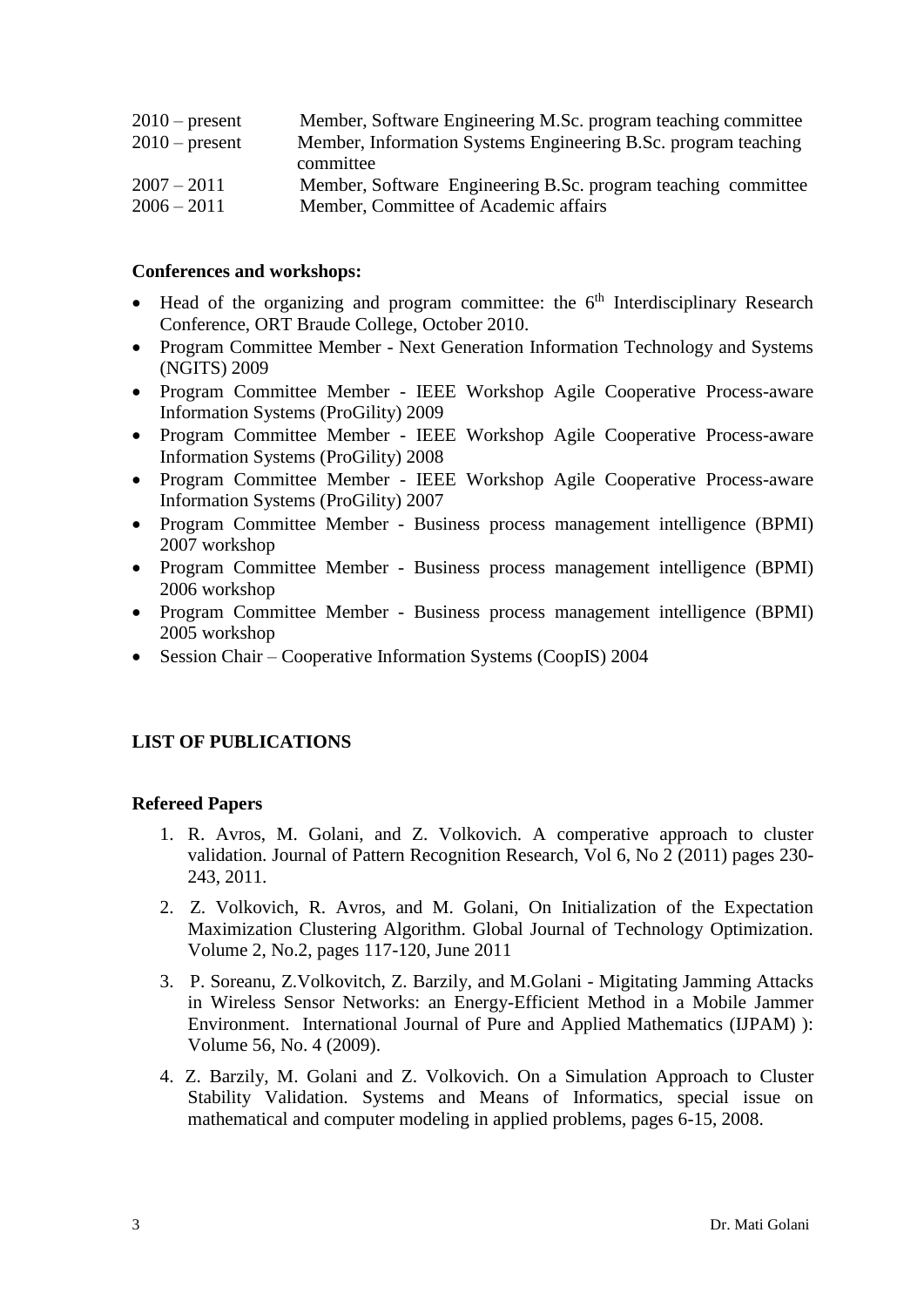- 5. M.Golani. Workflow Search Space Reduction a Model Driven Approach. International Journal of Pure and Applied Mathematics (IJPAM), Vol 44/2 pages 265-280, 2008.
- 6. Shlomit Pinter, and Mati Golani. Discovering workflows model from activities' lifespans. Computers in Industry, special issue on process/workflow mining Vol 53/3 pages 283-296, 2003.

#### **Books**

….

## **Book Chapters**

M. Golani. Adaptive and Flexible Exception Management in Uncertain Environments. Handbook of Research on Complex Dynamic Process Management, IGI global, 2009. ISBN: 978-1-60566-669-3

## **Conferences Proceedings (Refereed)**

- 1. M. Golani, I. Golani, Neural Net Ensemble Based QSAR Modeler for Drug Blood Brain Barrier Permeation, Lecture Notes in Engineering and Computer Science: Proceedings of The World Congress on Engineering and Computer Science 2014, WCECS 2014, 22-24 October, 2014, San Francisco, USA, pp 818-823.
- 2. M. Lincoln, M.Golani, A. Gal, Machine-assisted design of business process models using descriptor space analysis. BPM'10 Proceedings of the 8th international conference on Business process management Springer-Verlag LNCS 6336 pages 128-144, 2010.
- 3. M. Golani, A.Gal and E. Toch. Modeling Alternatives in Exception Execution. BPM 2007 International Workshops, BPI, BPD, CBP, ProHealth, RefMod, semantics4ws, Brisbane, Australia, September 24, 2007, Revised Selected Papers, Lecture Notes on Computer Science, 4928, Springer Verlag, pages 54-65, 2008.
- 4. M. Golani, and A.Gal. Optimizing Exception Handling in Workflows using Process Restructuring. In Scharam Dusttdar et al. editor, Lecture Notes on Computer Science, 4102, Springer Verlag, Proceedings of the Business Process Management International Conference, BPM 2006, Vienna, Austria, pages 407-413, 2006, (25% acceptance rate.(
- 5. M. Golani and A.Gal. Flexible business process management using forward stepping and alternative paths. In W. van der Aalst et al., editor, Lecture Notes on Computer Science, 3649, Springer Verlag, Proceedings of the Business Process Management International Conference, BPM 2005, Nancy, France, pages 48-63, 2005, (14% acceptance rate.)
- 6. Mati Golani, and Shlomit S. Pinter. Generating a Process Model from a Process Audit Log. In W. van der Aalst et al., editor, Lecture Notes on Computer Science, 2678, Springer Verlag, Proceedings of the Business Process Management International Conference, BPM 2003, pages 136-151, 2003, (32% acceptance rate.)
- 7. Mati Golani, and Opher Etzion: Temporal Active Rules. In R. Pinter et al., editor, Lecture Notes on Computer Science, 1649, Springer Verlag, Proceedings of the